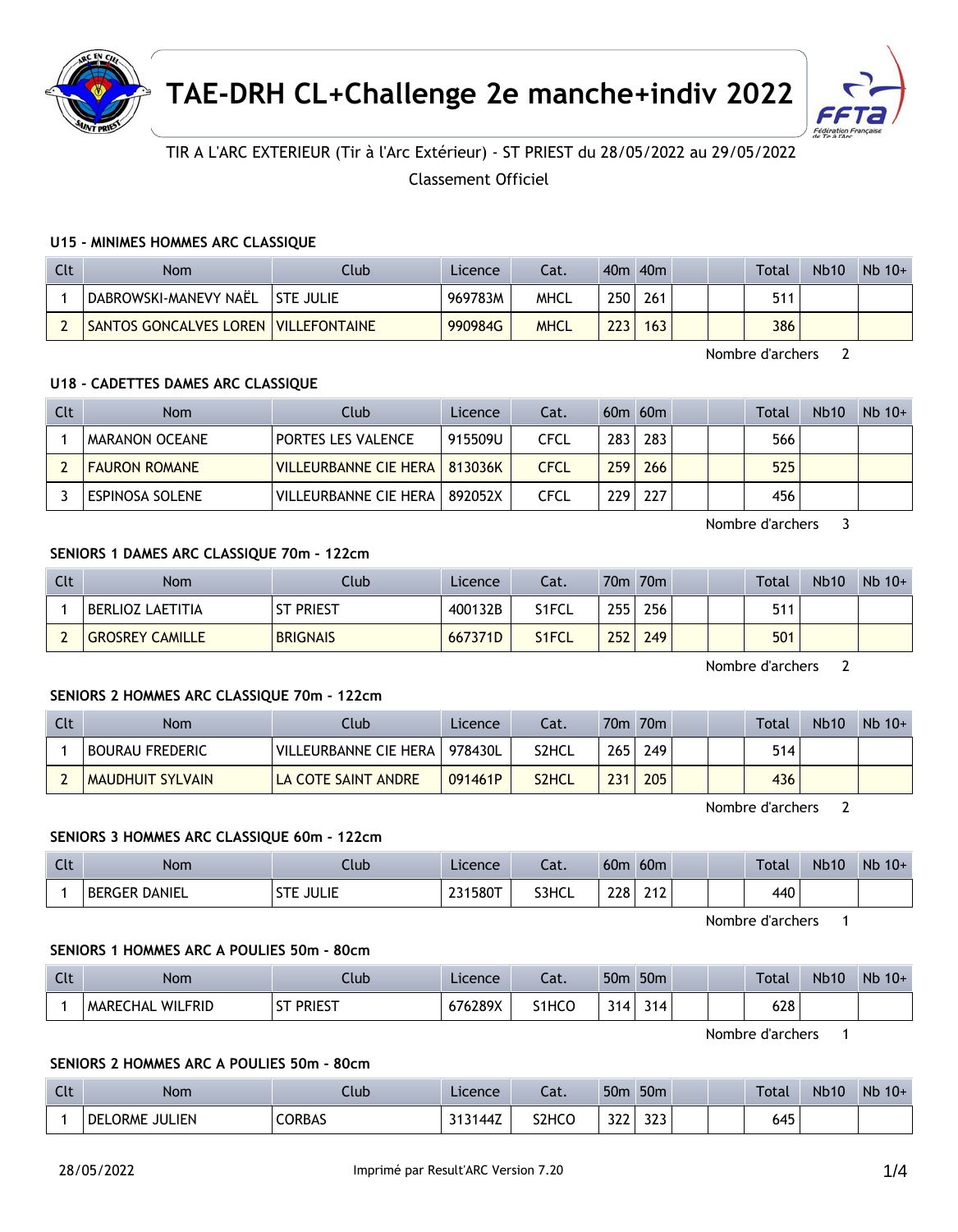| $\sim$ | <b>FAURON ALEXIS</b>  | <b>EURBANNE CIE HERA</b><br><b>VILL.</b> | 096726M             | S <sub>2</sub> HC <sub>O</sub> | 318      | רמר<br>عدد |  | 640 |  |
|--------|-----------------------|------------------------------------------|---------------------|--------------------------------|----------|------------|--|-----|--|
|        | YANN<br>:HAUDESAIGUES | CORBAS                                   | 17V<br>$.700^\circ$ | S2HCC                          | ີ<br>دعد | 297        |  | 620 |  |

Nombre d'archers 3

#### **U18 - CADETTES DAMES ARC CLASSIQUE 50m - 122cm**

| Clt | <b>Nom</b>                 | Club             | Licence | Cat. |     | 50 <sub>m</sub> 50 <sub>m</sub> |  | Total | <b>Nb10</b> | $Nb 10+$ |
|-----|----------------------------|------------------|---------|------|-----|---------------------------------|--|-------|-------------|----------|
|     | <b>VIVEL LANA</b>          | <b>BRON</b>      | 913860B | CFCL | 261 | 288                             |  | 549   |             |          |
|     | <b>PARPILLON CASSANDRA</b> | <b>STE JULIE</b> | 977506G | CFCL | 229 | 237                             |  | 466   |             |          |
|     | MARTINET SARAH             | <b>MONTLUEL</b>  | 987155V | CFCL | 211 | 220                             |  | 431   |             |          |

Nombre d'archers 3

#### **U18 - CADETS HOMMES ARC CLASSIQUE 50m - 122cm**

| Clt | <b>Nom</b>               | Club                   | Licence | Cat. |     | 50 <sub>m</sub> 50 <sub>m</sub> |  | <b>Total</b> | <b>Nb10</b> | $Nb$ 10+ |
|-----|--------------------------|------------------------|---------|------|-----|---------------------------------|--|--------------|-------------|----------|
|     | DABROWSKI-MANEVY MATT    | <b>STE JULIE</b>       | 969789U | CHCL | 284 | 284                             |  | 568          |             |          |
|     | PICARD LEO               | <b>PREVESSIN-MOENS</b> | 934608D | CHCL | 280 | 245                             |  | 525          |             |          |
|     | <b>GONZALEZ VALENTIN</b> | <b>MONTLUEL</b>        | 988458L | CHCL | 249 | 245                             |  | 494          |             |          |
|     | <b>BOURRAT AUGUSTIN</b>  | <b>VILLEFONTAINE</b>   | 925454D | CHCL | 220 | 195                             |  | 415          |             |          |

Nombre d'archers 4

#### **U21 - JUNIORS DAMES ARC CLASSIQUE 50m 122cm**

| Clt | <b>Nom</b>       | Club            | Licence | Cat.        | 50 <sub>m</sub>  | 50 <sub>m</sub> | <b>Total</b> | <b>Nb10</b> | $Nb$ 10+ |
|-----|------------------|-----------------|---------|-------------|------------------|-----------------|--------------|-------------|----------|
|     | SABATIER JULIE   | <b>MONTLUEL</b> | 940088K | JFCL        | 156 <sub>1</sub> | 187             | 343          |             |          |
|     | ANNES PORTE LISA | <b>CHASSIEU</b> | 000628H | <b>JFCL</b> | 193              | 147             | 340          |             |          |

Nombre d'archers 2

# **SENIORS 1 DAMES ARC CLASSIQUE 50m - 122cm**

| Clt | <b>Nom</b>              | Club             | Licence | Cat.               |     |     | 50m 50m 50m 50m | Total | <b>Nb10</b> | $Nb$ 10+ |
|-----|-------------------------|------------------|---------|--------------------|-----|-----|-----------------|-------|-------------|----------|
|     | <b>SAURAT AGNES</b>     | <b>BRON</b>      | 944561X | S <sub>1</sub> FCL | 260 | 240 |                 | 500   |             |          |
|     | <b>ALLIOT CLAIRE</b>    | <b>BRON</b>      | 809727N | S <sub>1</sub> FCL | 256 | 241 |                 | 497   |             |          |
|     | <b>TIVOLLIER SYLVIE</b> | <b>STE JULIE</b> | 933099N | S1FCL              | 239 | 206 |                 | 445   |             |          |

Nombre d'archers 3

## **SENIORS 1 HOMMES ARC CLASSIQUE 50m - 122cm**

| <b>Clt</b>     | <b>Nom</b>               | Club                    | Licence | Cat.               |     | 50 <sub>m</sub> 50 <sub>m</sub> |  | Total | Nb10 | $Nb$ 10+ |
|----------------|--------------------------|-------------------------|---------|--------------------|-----|---------------------------------|--|-------|------|----------|
|                | <b>CARRERA ANTONIN</b>   | <b>THONES</b>           | 741090H | S <sub>1</sub> HCL | 297 | 306                             |  | 603   |      |          |
| $\overline{2}$ | <b>BATTUT QUENTIN</b>    | <b>SLCTA</b>            | 647228J | S <sub>1</sub> HCL | 290 | 289                             |  | 579   |      |          |
| 3              | <b>FABRE LOIC</b>        | <b>THONES</b>           | 861381J | S <sub>1</sub> HCL | 271 | 288                             |  | 559   | 10   | 5        |
| $\overline{4}$ | <b>PARPILLON CEDRIC</b>  | <b>STE JULIE</b>        | 969171X | S <sub>1</sub> HCL | 275 | 284                             |  | 559   | 8    | 3        |
| 5              | <b>ABIDI SYED HAIDER</b> | PREVESSIN-MOENS         | 032751Z | S <sub>1</sub> HCL | 281 | 278                             |  | 559   | 6    | 1        |
| 6              | <b>FLACHER QUENTIN</b>   | <b>ST PRIEST</b>        | 963542D | S <sub>1</sub> HCL | 268 | 278                             |  | 546   |      |          |
| 7              | <b>GAUDENECHE ALBAN</b>  | <b>BRON</b>             | 778905L | S <sub>1</sub> HCL | 256 | 262                             |  | 518   |      |          |
| 8              | <b>FARNET ALEXANDRE</b>  | <b>CHALLES LES EAUX</b> | 993656L | S <sub>1</sub> HCL | 255 | 250                             |  | 505   |      |          |
| 9              | <b>CHENEVAL CEDRIC</b>   | PREVESSIN-MOENS         | 608592N | S <sub>1</sub> HCL | 249 | 253                             |  | 502   |      |          |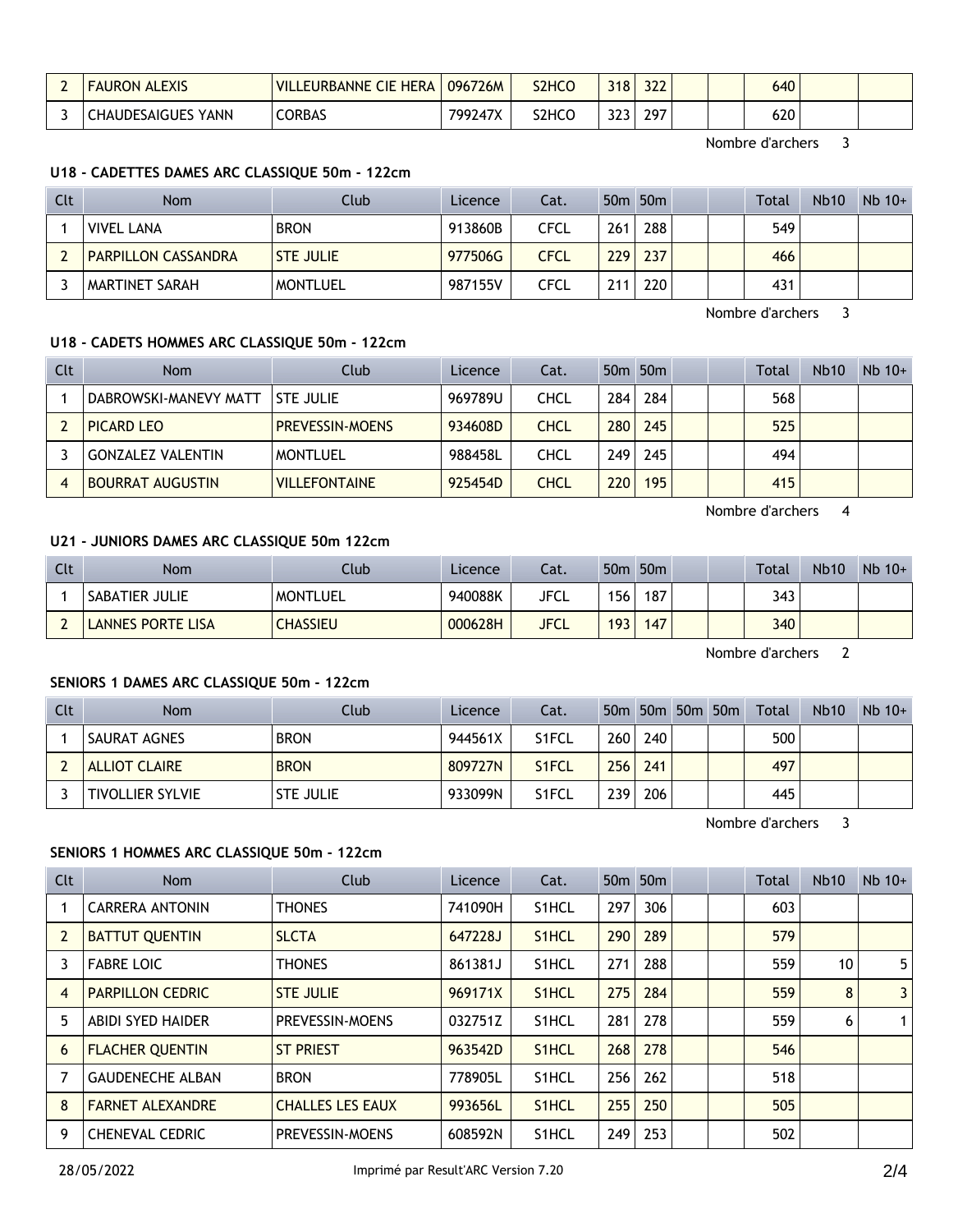| 10 | <b>FOUILLEUX NICOLAS</b> | <b>CHALLES LES EAUX</b> | 601892F | S <sub>1</sub> HCL | 244 | 257 |  | 501 |  |
|----|--------------------------|-------------------------|---------|--------------------|-----|-----|--|-----|--|
| 11 | KIENLEN JONATHAN         | BOURG EN BRESSE         | 438153D | S <sub>1</sub> HCL | 252 | 246 |  | 498 |  |
| 12 | <b>ESCOFFIER FABIEN</b>  | <b>BOURG EN BRESSE</b>  | 636565U | S <sub>1</sub> HCL | 245 | 242 |  | 487 |  |
|    | LEPINAY THOMAS           | <b>STE JULIE</b>        | 977640C | S <sub>1</sub> HCL | 218 | 226 |  | 444 |  |
| 14 | NICOLAS SYLVAIN          | <b>CHASSIEU</b>         | 018527N | S <sub>1</sub> HCL | 224 | 199 |  | 423 |  |

Nombre d'archers 14

## **SENIORS 2 DAMES ARC CLASSIQUE 50m - 122cm**

| Clt | <b>Nom</b>                    | Jlub                                     | Licence       | $\sim$<br>-al.          | 50 <sub>m</sub> | 50 <sub>m</sub> |  | Total | <b>Nb10</b> | Nb<br>$10+$ |
|-----|-------------------------------|------------------------------------------|---------------|-------------------------|-----------------|-----------------|--|-------|-------------|-------------|
|     | <b>AGNES</b><br>◡∟◡<br>8911LJ | $\sim$ $\sim$ $\sim$<br><b>ANNEMASSE</b> | <b>Q77441</b> | S <sub>2</sub> FCI<br>∼ |                 | 247             |  | 490   |             |             |

Nombre d'archers 1

## **SENIORS 2 HOMMES ARC CLASSIQUE 50m - 122cm**

| Clt               | <b>Nom</b>               | Club                    | Licence | Cat.               | 50 <sub>m</sub> 50 <sub>m</sub> |     |  | Total | <b>Nb10</b>    | $Nb$ 10+       |
|-------------------|--------------------------|-------------------------|---------|--------------------|---------------------------------|-----|--|-------|----------------|----------------|
| 1                 | <b>CAMPANELLI DANIO</b>  | PREVESSIN-MOENS         | 014193C | S2HCL              | 301                             | 302 |  | 603   |                |                |
| $\overline{2}$    | <b>IMBERT CHRISTOPHE</b> | <b>MONTLUEL</b>         | 801156X | S <sub>2</sub> HCL | 274                             | 289 |  | 563   |                |                |
| 3                 | <b>GUILLERME PASCAL</b>  | <b>CHASSIEU</b>         | 922607J | S2HCL              | 272                             | 275 |  | 547   |                |                |
| 4                 | <b>BARA PATRICE</b>      | <b>ANNEMASSE</b>        | 704234X | S2HCL              | 277                             | 267 |  | 544   |                |                |
| 5                 | <b>BIGOTTE JOEL</b>      | <b>ODENAS</b>           | 004358M | S2HCL              | 275                             | 268 |  | 543   |                |                |
| 6                 | <b>VILLARD VINCENT</b>   | <b>BEYNOST</b>          | 981543V | S2HCL              | 272                             | 269 |  | 541   |                |                |
| 7                 | <b>ODOIT JEAN MICHEL</b> | <b>BOURG EN BRESSE</b>  | 282703L | S2HCL              | 277                             | 262 |  | 539   |                |                |
| 8                 | <b>BIGALET FRANCK</b>    | <b>CHAMPIER</b>         | 928368W | S <sub>2</sub> HCL | 273                             | 264 |  | 537   |                |                |
| 9                 | <b>LEQUIN HERVE</b>      | <b>BRON</b>             | 623407S | S2HCL              | 274                             | 250 |  | 524   | 6              | 2 <sup>1</sup> |
| 10                | <b>MARTIN GIL</b>        | <b>ST PRIEST</b>        | 334296R | S2HCL              | 268                             | 256 |  | 524   | $\overline{4}$ | 1              |
| 11                | MOUQUET VINCENT          | <b>BEYNOST</b>          | 981542U | S2HCL              | 277                             | 246 |  | 523   |                |                |
| $12 \overline{ }$ | <b>VENANCIO DAVID</b>    | <b>THONES</b>           | 001862Z | S2HCL              | 260                             | 242 |  | 502   |                |                |
| 13                | <b>DUMAST MATHIEU</b>    | <b>THONES</b>           | 007678W | S <sub>2</sub> HCL | 250                             | 240 |  | 490   |                |                |
| 14                | <b>JOUMNI BOURHANE</b>   | <b>BEYNOST</b>          | 977509K | S2HCL              | 240                             | 244 |  | 484   |                |                |
| 15                | <b>GAUTIER CEDRIC</b>    | <b>CHALLES LES EAUX</b> | 791084Z | S2HCL              | 219                             | 247 |  | 466   |                |                |
| 16                | <b>BILLECARD PATRICE</b> | <b>CHASSIEU</b>         | 676284S | S2HCL              | 213                             | 242 |  | 455   |                |                |
| 17                | <b>TORINIERE PATRICK</b> | <b>ST PRIEST</b>        | 915251N | S2HCL              | 232                             | 222 |  | 454   |                |                |
| 18                | <b>GAILLARD NICOLAS</b>  | <b>BOURG EN BRESSE</b>  | 028793X | S2HCL              | 211                             | 222 |  | 433   |                |                |
| 19                | <b>GUERREIRO VALTER</b>  | <b>STE JULIE</b>        | 008190C | S <sub>2</sub> HCL | 210                             | 217 |  | 427   |                |                |
| 20                | <b>CASAD STEVE</b>       | <b>BEYNOST</b>          | 009567Z | S <sub>2</sub> HCL | 167                             | 181 |  | 348   |                |                |

Nombre d'archers 20

# **SENIORS 3 DAMES ARC CLASSIQUE 50m - 122cm**

| Clt | Nom                                      | Club            | <b>Licence</b> | Cat.  |     | 50 <sub>m</sub> 50 <sub>m</sub> |  | Total | <b>Nb10</b> | $Nb$ 10+ |
|-----|------------------------------------------|-----------------|----------------|-------|-----|---------------------------------|--|-------|-------------|----------|
|     | <b>BLANC CATHERINE</b>                   | Bourg en Bresse | 867058E        | S3FCL | 261 | 250                             |  | 511   |             |          |
|     | <b>HUMBERT SORIANO NICOLE IST PRIEST</b> |                 | 275181K        | S3FCL | 241 | 240                             |  | 481   |             |          |
|     | <b>METRAL GINETTE</b>                    | <b>BRON</b>     | 348529L        | S3FCL | 181 | 186                             |  | 367   |             |          |